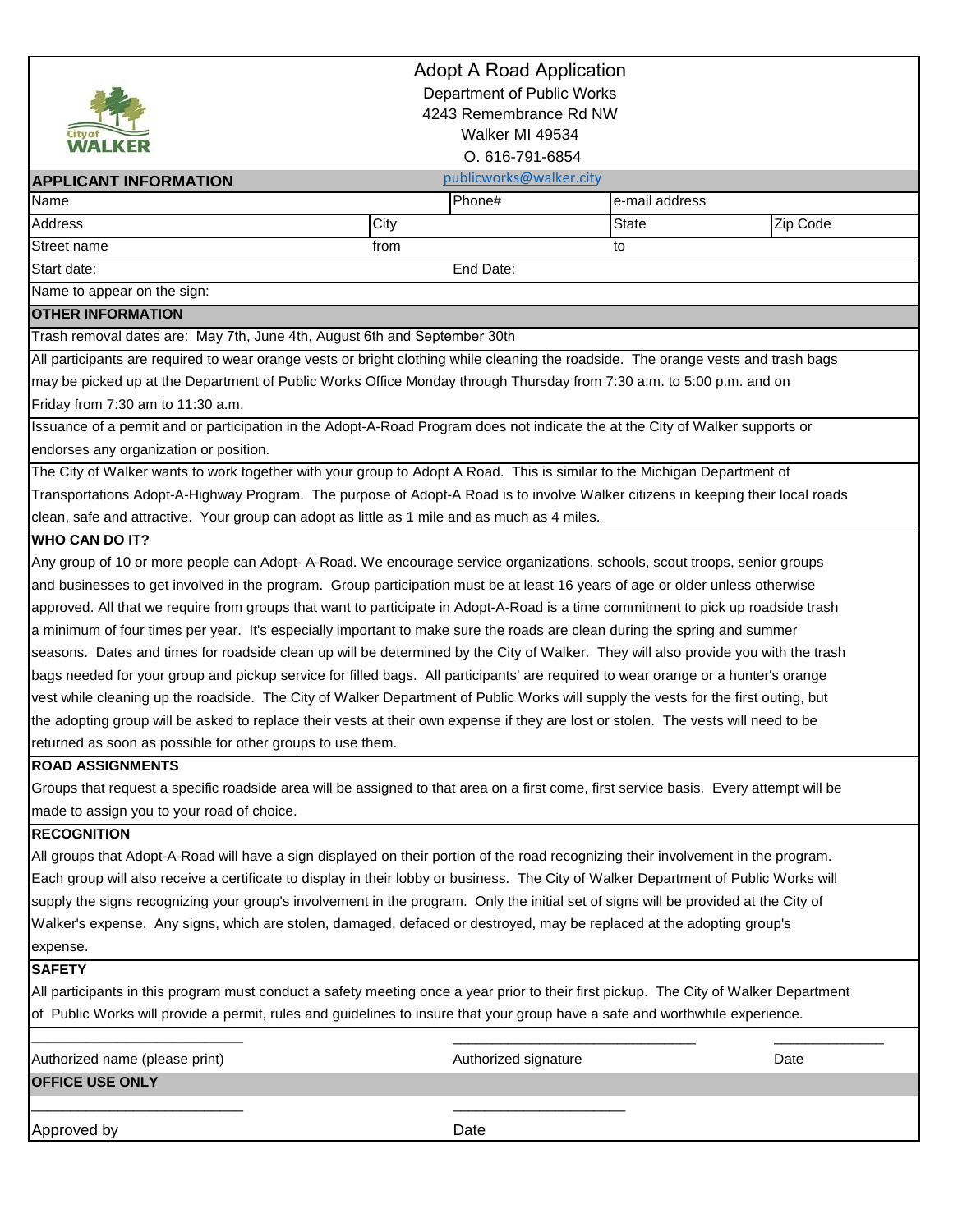# SAFETY RULES AND THINGS TO AVOID

- Crew members should be in good health with good sign and hearing
- Crew members must be 16 years old unless otherwise approved.
- One person should be the designated crew leader to ensure everyone follows the safety rules
- Carpool to the site to reduce the number of vehicles on the roadside
- All vehicles should be parked well off to the right of the shoulder. Do not park on paved shoulders
- Parking is not allowed along curves, on bridges, near or under overpasses, or in highway medians
- All occupants in vehicles should exit and enter the vehicle on the side opposite of the traffic.
- Keep vehicles on the same side of the highway as crewmembers.
- Work only one side of the road at a time.
- Knives, machetes, axes, etc. should not be carried by crewmembers.
- Don't overfill or compact trash bags because of the danger of injuries from broken or jagged objects. Fill bags with what goes in easily, and then start with a new bag.
- Keep crews together for better visibility to motorists.
- Do not use crossovers in the median to get to the other side; instead, use the nearest exit ramp.

# PROTECT YOURSELF AND OTHER CREW MEMBERS

- Face oncoming traffic as you work whenever possible. Be prepared to move out of the vehicles way in an emergency.
- Stop working in bad weather, especially when there is poor visibility and wet or icy roads.
- Work during daylight hours.
- Avoid overexertion. Drink lots of water, especially on hot, humid days.
- Post a person to look out for traffic dangers.
- Have a refresher session on safety awareness each time a crew goes out.
- Never walk out on the highway.